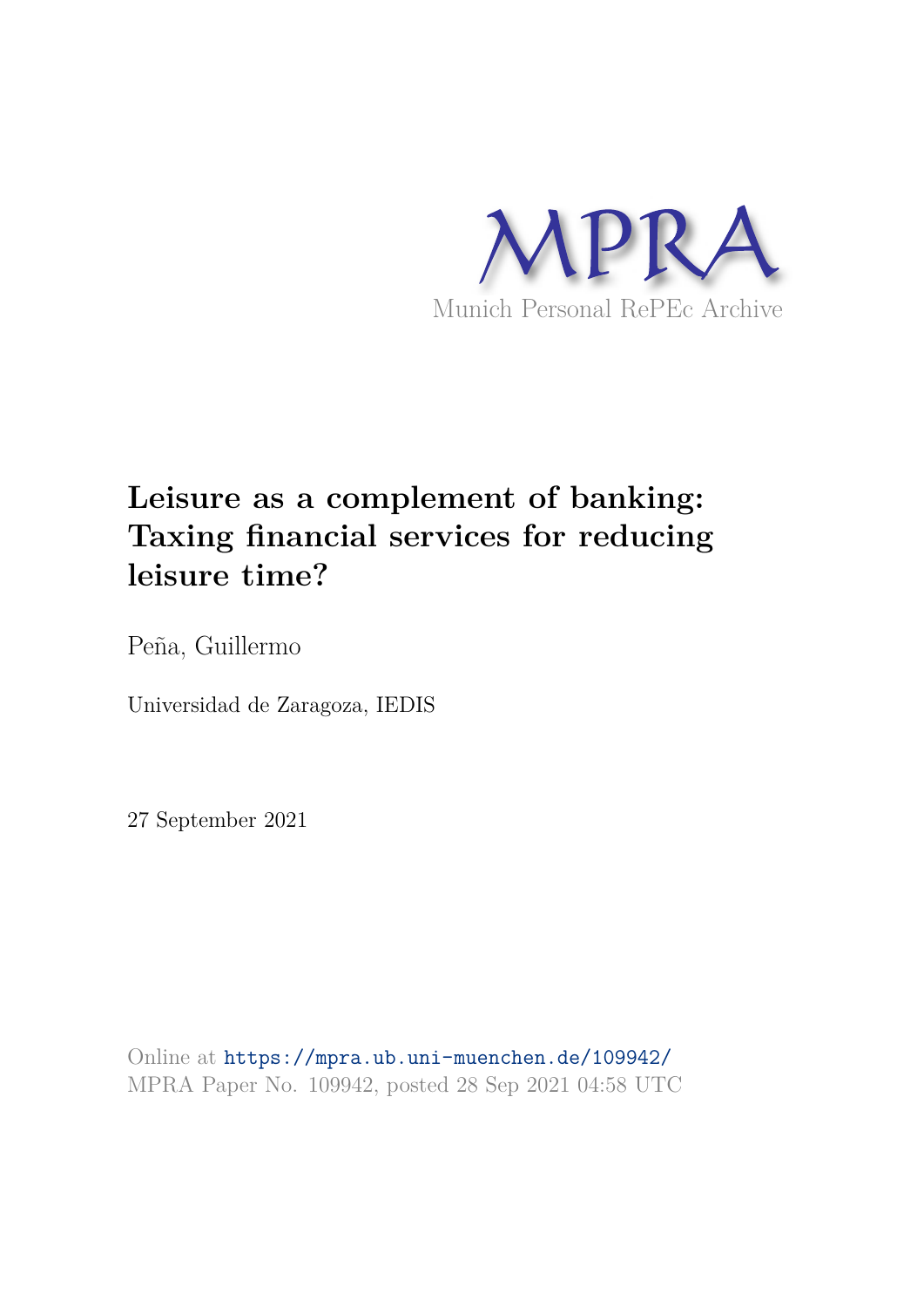## **Leisure as a complement of banking: Taxing financial services for reducing leisure time?**

Guillermo Peña\*

27th, September 2021

\* Department of Economic Analysis, University of Zaragoza, Spain. [gpena@unizar.es](mailto:gpena@unizar.es) 

**ABSTRACT:** Optimality of consumption taxes as VAT can be conditioned by the reduction of working time respect to leisure. Nonetheless, may we tax a good or service complementary to leisure? In this case, by applying the tax, the good itself would be discouraged, but also leisure at the same time. This paper theoretically discusses and analyzes the potential complementarity or neutrality of financial services regarding leisure time. A reduced general equilibrium model is developed, suggesting their complementarity. This is confirmed in the empirical section, where data from 30 OECD countries for 2018 is employed, obtaining that some financial indicators are usually complements of leisure, specifically for women, who are also sensitive in their leisure time to other fiscal and commercial variables. This show that the elimination of the exemption of financial services under VAT may discourage leisure hours, offsetting the discouragement of working hours by the general VAT.

**JEL Codes:** J22, H21, H25, G21

**Key Words:** Leisure time, financial services, complementarity, financial VAT, optimal taxation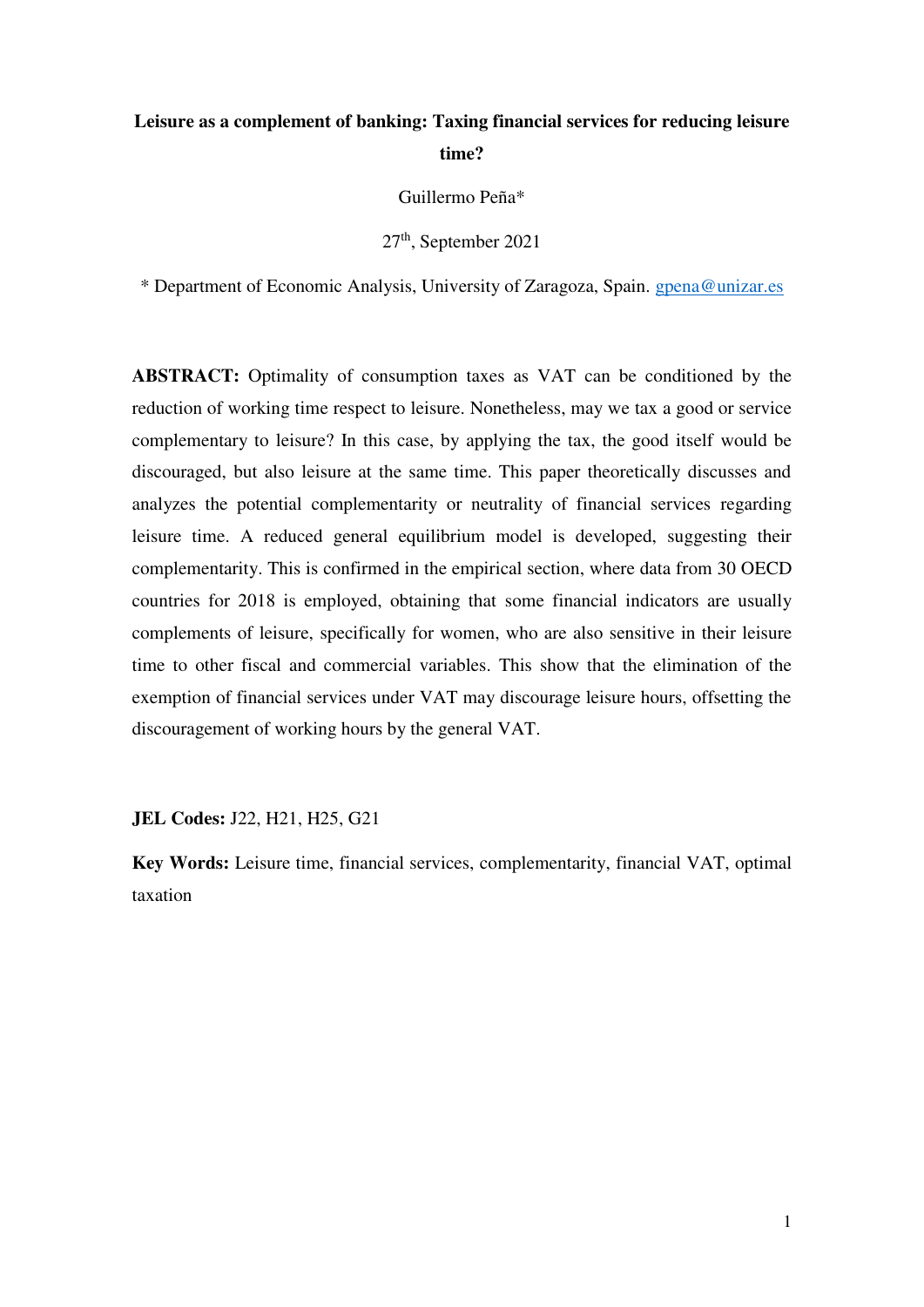#### **1. Introduction**

There is a well-established idea that new technologies will make employees 'free' from work. Indeed, some early economists already predicted a no-so-far future without work. So, and pending on the purpose and type of policy agenda by the law-makers, it would be good to be able to find new ways of encouraging or discouraging work, depending on the aim and case. In fact, recently some of the "leisure time" we spend is considered that could be paid by remuneration ("unpaid working activities" as volunteerism, going shopping, even house work). Nonetheless, the estimated quantity of this remuneration is far from be solved, and further research is necessary.

Currently, time becomes a high valuable commodity because it is scarce due to long working hours, mostly in developed countries, constraining the leisure time to enjoy (Gratton and Taylor, 2004). A view on the mechanisms that encourage/discourage leisure time would be interesting for solving this kind of problems. This paper contributes a new insight on the issue of considering financial services as a potential complementary good from leisure, proposing the "pure interest", interest without fees nor risk, a kind of rate of time preferences, as a potential determinant on the calculation of the remuneration of the unpaid work, or even of the strict free time. In fact, and thanks to this view, alternatively both work and leisure can be encouraged/discouraged depending on the way policy-makers deal with the financial sector. This paper shows that leisure and capital income can be considered complementary goods. So, for instance, taxing capital may also discourage leisure, but would encourage work hours, in contrast. Therefore, the financial sector could also be an instrument in the leisurework public and fiscal policies.

The rest of the paper is divided as follows. Second section provides a brief literature review on the issue. Third section formulates the theoretical expectations of the paper by discussing the potential complementarity or neutrality of financial services and leisure. Fourth section develops a reduced model of general equilibrium illustrating this. Fifth section proposes the empirical methodology and data used for confirming the relationship or not. Sixth section shows the empirical results and discusses them. Finally, seventh section concludes.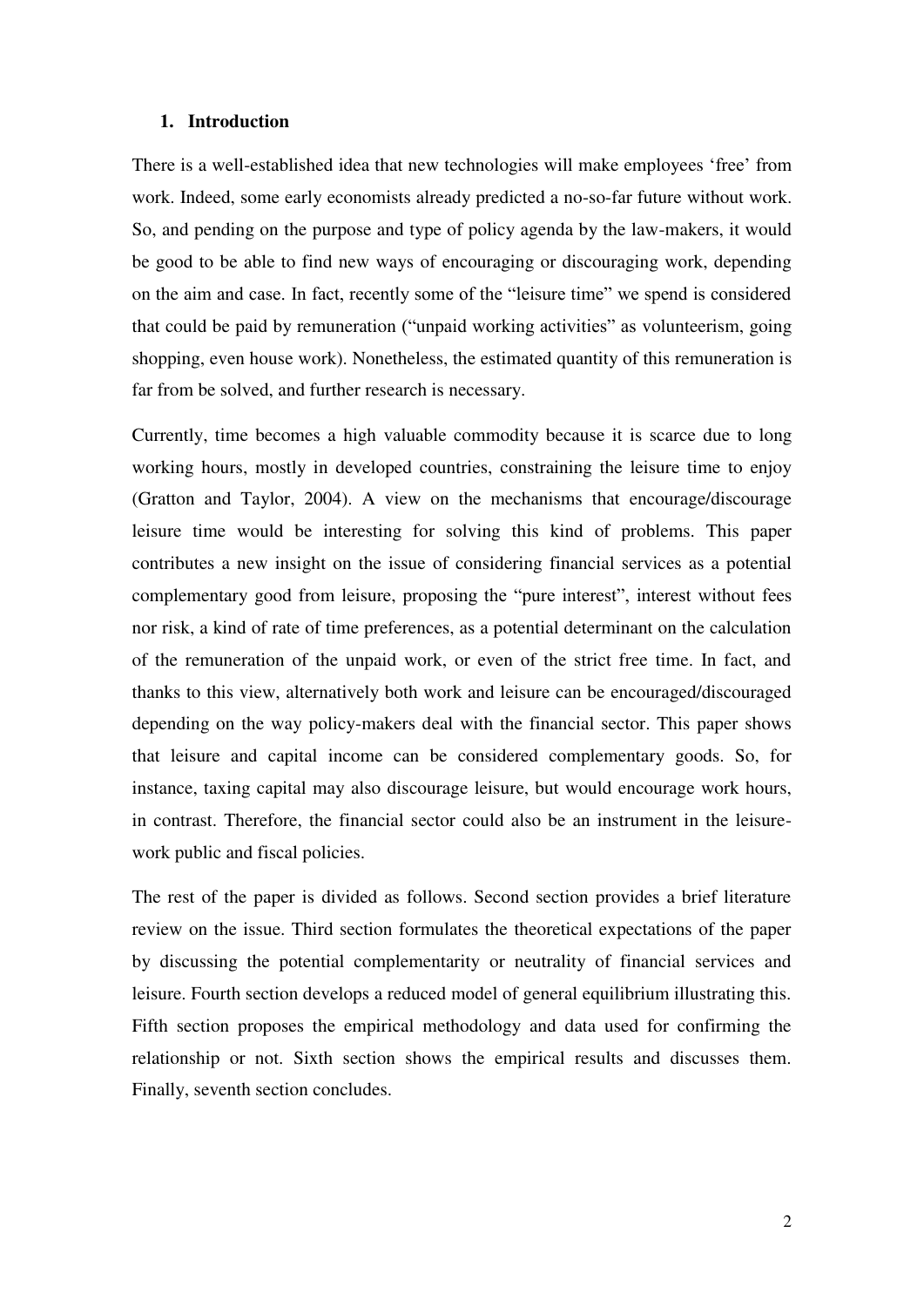#### **2. Literature Review**

This section starts with a brief review of the existent literature on leisure and financial services, continues showing knowledge on taxing leisure, and finally, develops some essential concepts for the next sections.

There is a scarce literature regarding the link between financial services and leisure time. Nonetheless, recently Yu et al. (2021), have shed further light on the limited research regarding, in this case, the role of the personal financial situation on a special case of spending leisure time, the leisure travel time experiences. According to these authors (p.1), "leisure travel satisfaction–leisure life satisfaction relationship is negatively moderated by current money management stress". Previous literature includes O'Brien (1981), who uses finance as indicator of retirement satisfaction after work. It is well-known that retired people have more spare time because they do not work, and also that they have on average a higher purchase power due to the earnings saved along their whole life. This can lead us to expect a positive sign of the relationship between finance and leisure. In this case of retirement, a higher taxation of financial services would not necessarily lead to a decrease in the leisure time, because they are probably in many cases less able to work.

Leisure can also be related to financial services in a first view by considering both as resources for mobilizing social capital (Pena-López et al., 2021). In fact, these authors perform a survey to some families regarding instrumental and expressive questions that reflect the effective mobilization of social capital, as proposed by Van der Gaag and Snijders (2005 and 2008) through social resources regarding family, work and leisure, which range from material resources as buying a good or a financial service, to intangible ones as love, empowerment or the well-use of information.

Additionally, inflation can also be influenced by leisure and finance. In this paper we go further than Gillman (2020), who finds two main channels for eluding the well-known inflation tax: via banking and via leisure. The first one produces credit, using less cash for the purchases, and the last one avoids the tax by spending less money on goods. This paper finds an additional complementarity: both are narrowly associated since the same time is used in leisure and earning interests simultaneously. The previous author considers that, comparing leisure and banking, the previous services consume a higher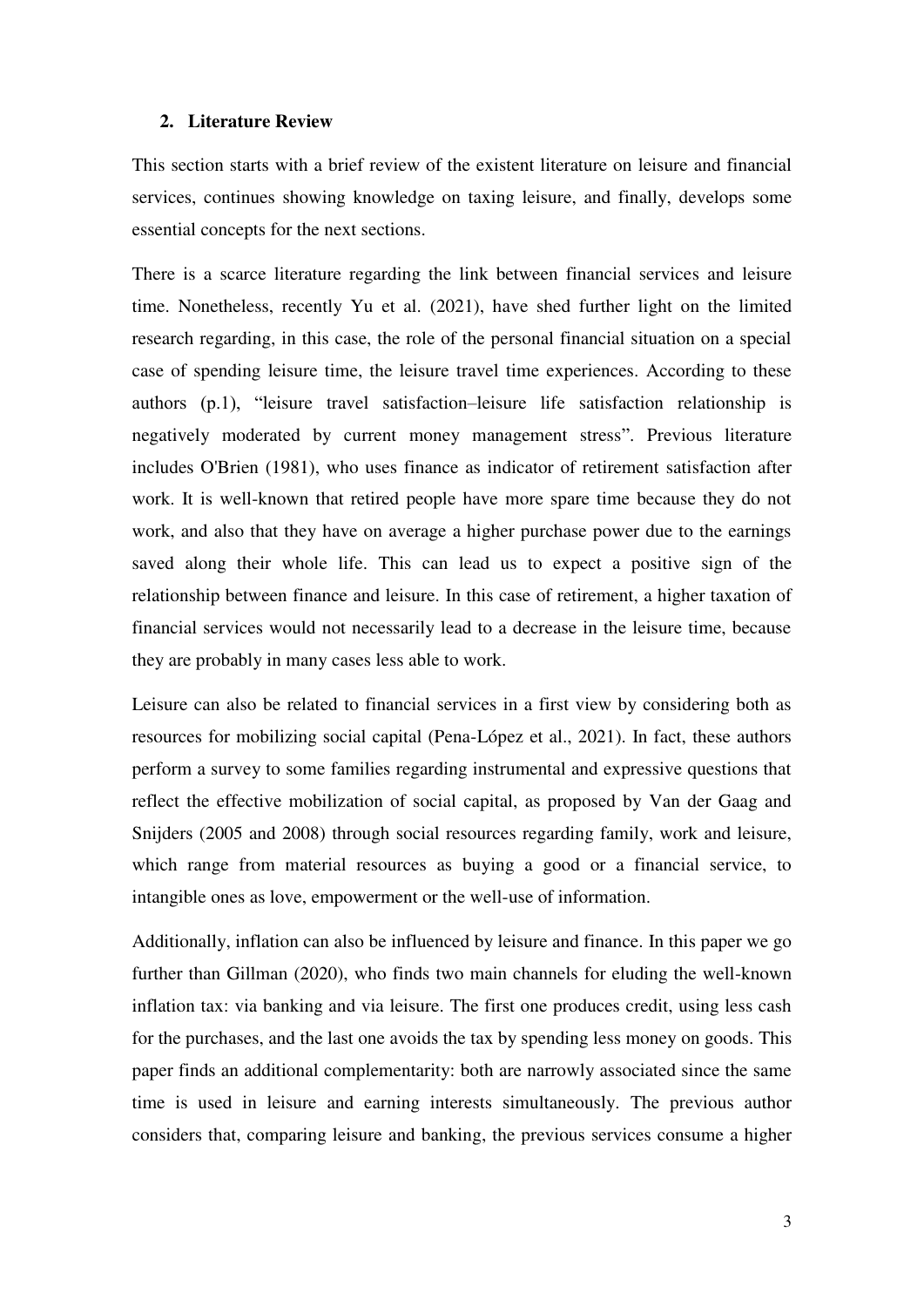inflation welfare cost than leisure, making the money demand more elastic with banking.

Regarding the taxation of leisure, Alvarez et al. (1992, p. 112) state: "A first-best outcome requires the taxation of leisure; but governments cannot tax leisure, only labour earnings or commodities". A relevant reason is the measurability of the value added of the leisure time, because in most cases it is not remunerated in any way. Nonetheless, apart from the proposed complementarity of the banking-leisure binomial, other authors have proposed to tax other facts as complements of leisure; for instance, Heijdra et al. (2015) suggest the taxation of pollution as an alternative to taxing labor because they consider that environmental quality and leisure are complements. Additionally, they consider environmental quality and physical capital behave as substitutes in the long term. This is not in contradiction with the main hypothesis of this paper, because in this paper financial capital, not physical, is going to be considered.

Scitovsky (1951: pp. 90-92) suggests that "the imposition or raising of an income tax [...] tends to diminish people's willingness to work", which is subject of discussion among economists since several years ago. According to Winston (1965), the imposition of taxation on income produces an indeterminate effect on the allocation of time devoted to leisure, because of the opposite directions of the substitutions and income effects after the tax. Regarding the empirical evidence of whether taxes actually affect work hours and leisure, Mocan (2019) finds that, for their sample population in general, taxes influence in the work hours, but culture of leisure only significantly influences on women, in contrast to men.

Klever (2004), and based on the Becker's (1965) theory of time allocation, suggests to levy with a lower tax rate those market goods that require little household time, or which even save time. According to Sepulveda (2021, p. 1), "goods that offer greater time savings with respect to their more affordable substitutes should also receive favorable tax treatment". According to Atkinson and Stiglitz (1976), as leisure time is weakly separable from utility, the optimum in the tax system involves a uniform tax on consumption. Translating it into a Becker environment, this uniform tax has to follow a inverse factor share rule. This Atkinson–Stiglitz–Becker proposition leads to discussion regarding the capital taxation. The life-cycle consumption has different intensities of consumption along time. The use of household time, and so of leisure, will be higher in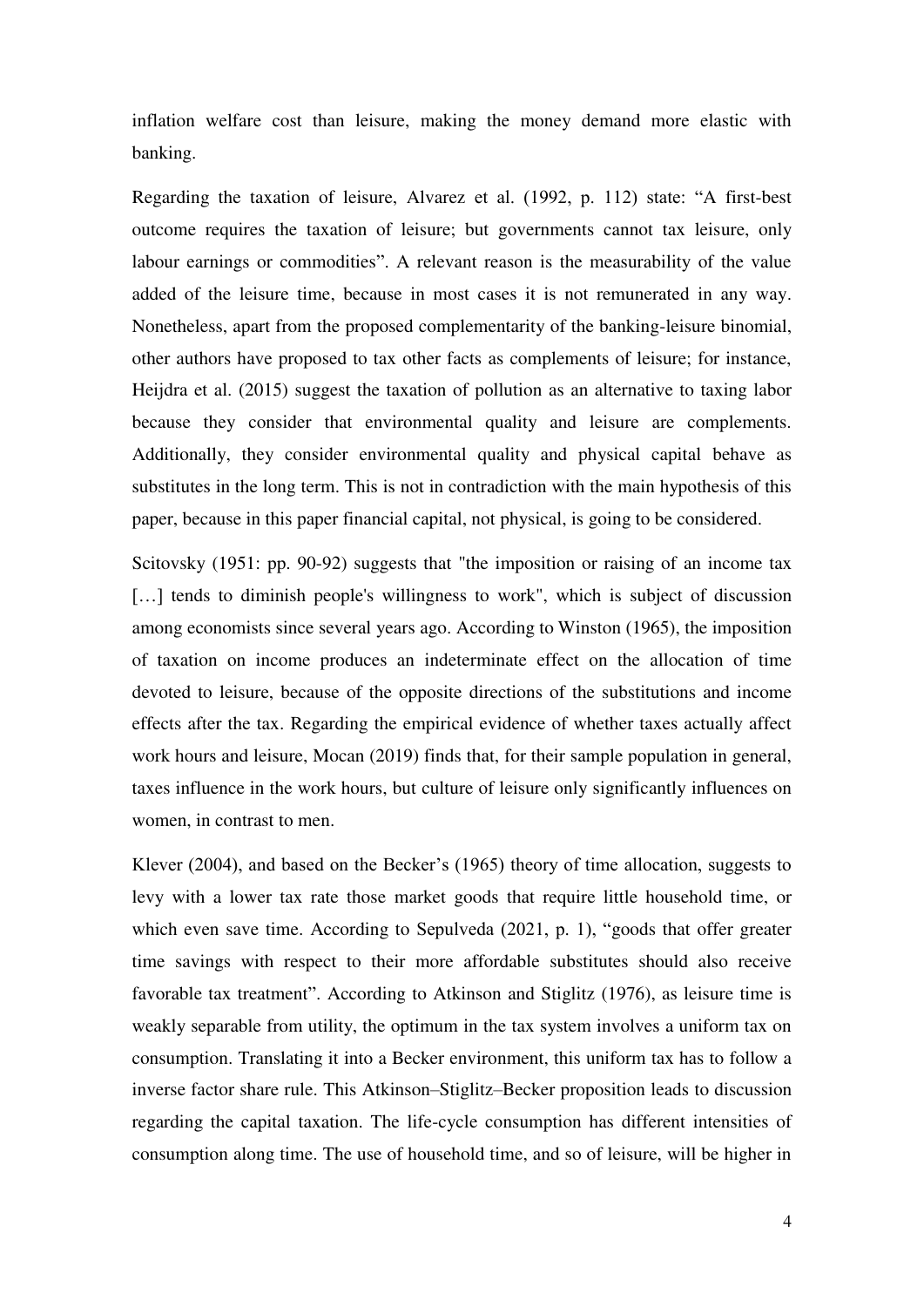the retirement days than in their working age. Consequently, there should be a relatively high VAT rate for elder people, which is equivalent to a positive tax on savings.

The closest paper to this paper in terms of taxation and the finance-leisure relationship is Hek (2006), who compares the long-run effects on economic growth of income taxation and of only capital income, showing that the first one hurts the economic growth, while the second taxation promotes growth because the (p.1) "positive effect of an increase in total non-leisure time may dominate the direct negative effect".

Regarding the measure of the financial sector, in this paper the size of the financial sector will be taken into account. Additionally, further indicators that are going to be next briefly explained are employed as explanatory variables, jointly with commercial trading indicators because of the strong links between commerce and finance.

First, the financial indicator is explained. This paper is based on the seminal work of Lopez-Laborda and Peña (2018), where the value added of financial services is enclosed in the following equations, reflecting the value added of two usual financial products:

$$
\rho \cdot IR = IR - \varepsilon
$$
  
\n
$$
\rho \cdot IP = \varepsilon - IP
$$
\n(1)

Where rho is the marginal productivity of the financial services in the business (modified Quoted Spread or mobile-ratio according to the authors), the capital for both kinds of services is the same, IP represents the interest payments and IR the interest receipts. Additionally, a gravitational equation is derived as explanatory under some conditions of the free of charge and risk ("pure") interest (epsilon), as a function linking interest receipts and payments according to next equation (2):

$$
\varepsilon = \frac{2 \cdot IR \cdot IP}{IR + IP} \tag{2}
$$

This expression is employed in Peña (2021) as a proportion of total interest as it is with the modified Quoted Spread, in order to improve comparability, so both expressions are:

$$
\delta = \frac{2 \cdot IR \cdot IP}{\left( IR + IP \right)^2}, \rho = \frac{IR - IP}{IR + IP} \tag{3}
$$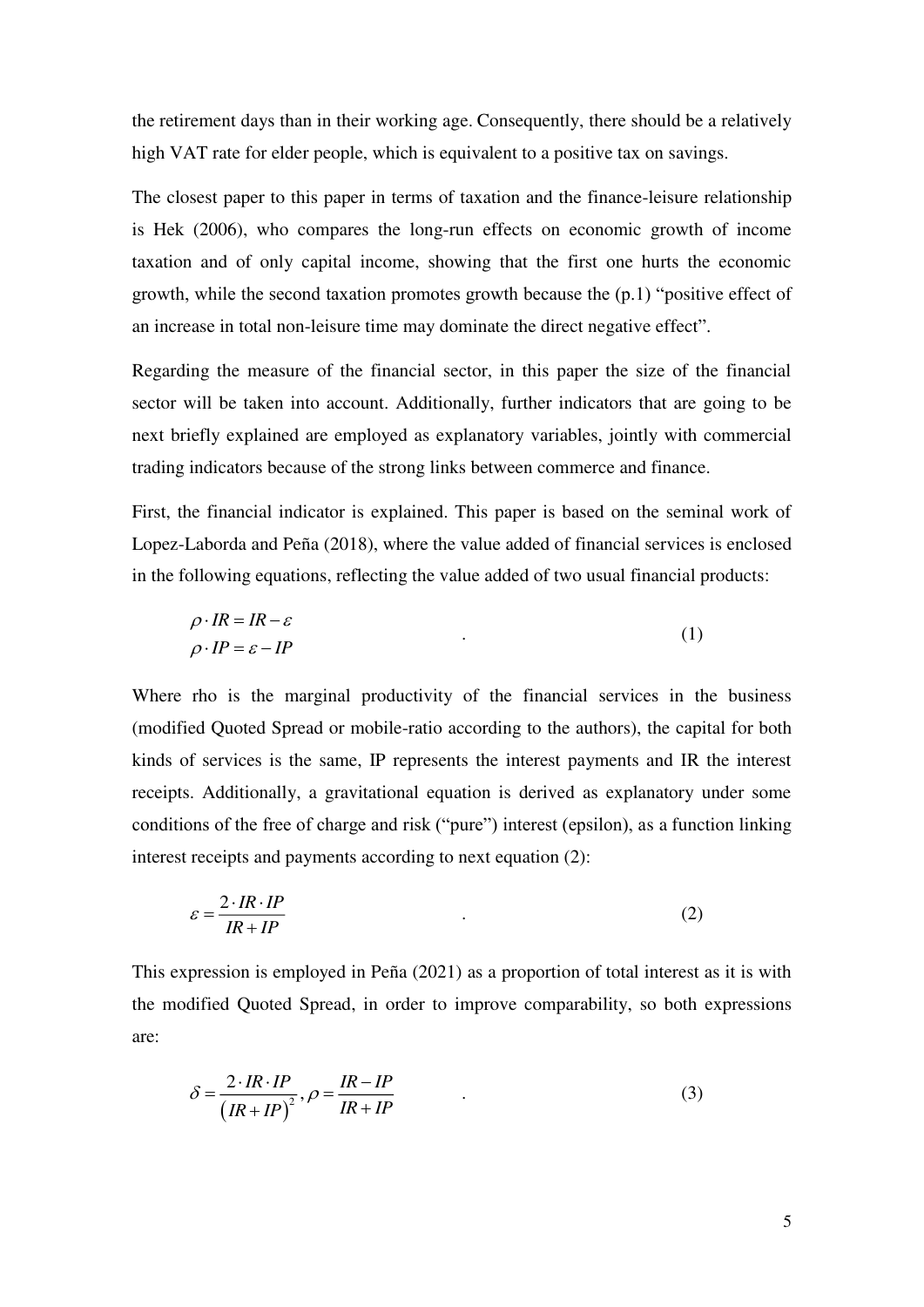The second expression, in non-relative value (that is, multiplied by total interests) and for commercial payments and receipts, is employed in Peña (2020) for establishing an algorithmic trading for financial products regarding the similarities between commerce and finance concerning these ratios (Lopez-Laborda and Peña, 2021). The second expression for commercial variables (exports and imports) will be also used in this paper but in relative value as in (3). The first expression is also used in the empirical section, but in this case with financial variables.

#### **3. Theoretical-descriptive expectance on the nexus finance-leisure**

The motivation of the article would be that, when consuming a financial service, two aspects must be taken into account.

First, the "financial service" itself. The trip to the financial institution, the cost of searching for information, and the time spent on financial training to better understand these products, is time that we spend on a service that could be considered a complement for leisure, since we use leisure, non-working hours, to dedicate it to the financial service. Thus, if we tax financial services, we would be taxing a complement for leisure, which would penalize leisure (and, considering work as substitute of leisure, would encourage work). This effect may be reduced due to the limited time spent on this matter and the proximity of the branches. This aspect would have to do with the value added of the financial sector: the higher the value added of the financial sector, the more leisure, the less work. According to Boadway and Gahvari (2006) this consumption would be complementary to leisure, the tax structure would remain the same and there would be no need to tax this product more than other goods and services.

Second, the capital income or gain. Taking into account that a uniform consumption tax would leave leisure untaxed, a good that would be taxed by a per capita tax (unfeasible in practice, a neutral tax because it is a proportional tax in the strict sense), it must be considered that the financial product itself, free of the value added of the financial service, i.e. total pure capital free of risks, commissions and intermediation margins (similar to pure interest), it is a good which income is received regardless of how much time you spend on it (it is a positive income "per tempus", rather than per capita), since it is charged per unit of time rather than per unit of person. On the one hand, a financial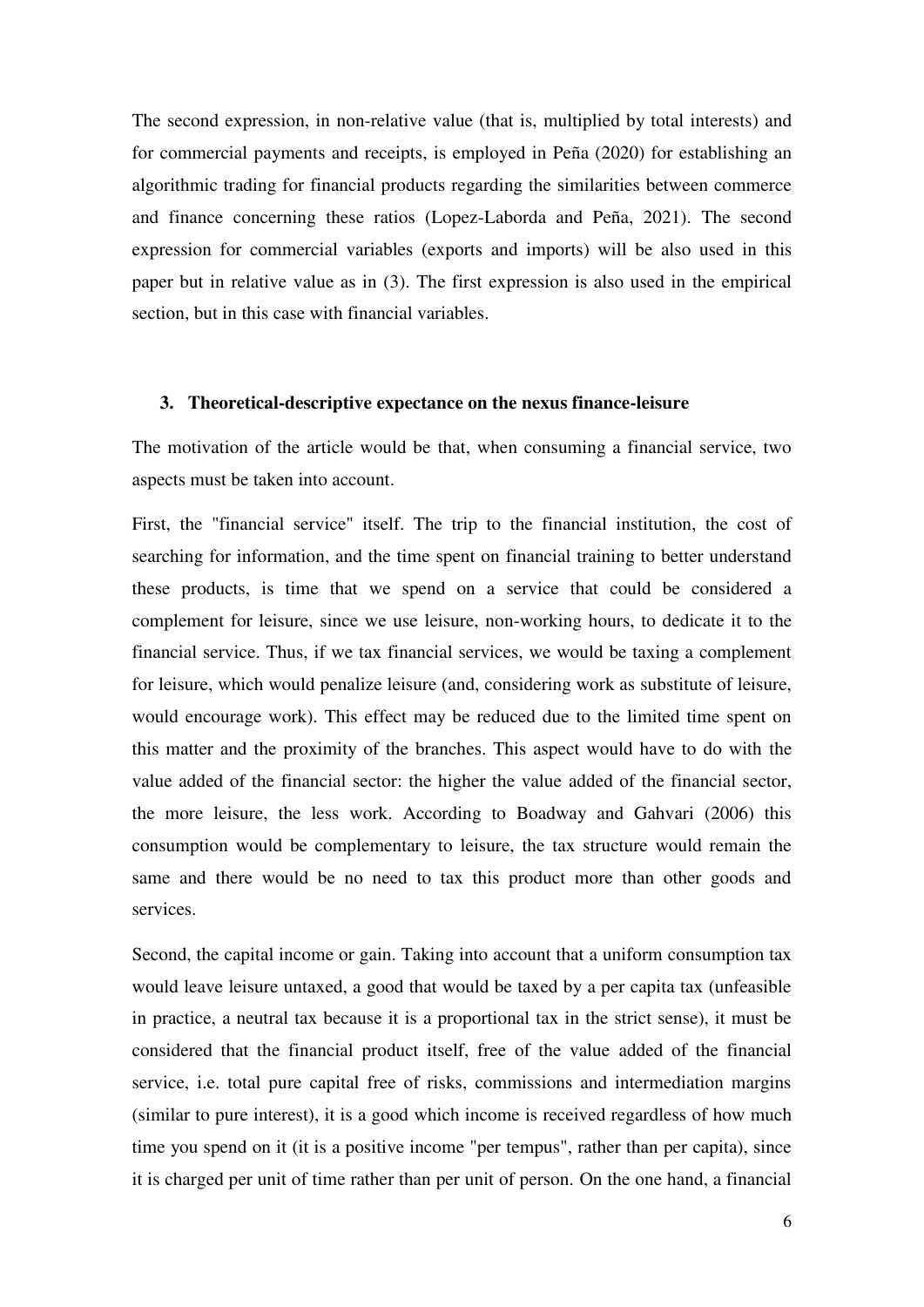product itself could be considered substitutive of work (it is not necessary to work for obtaining it), and complementary to leisure (in both cases, there is a possibility of "doing nothing" (*dolce fare niente*). On the other hand, this type of product should be considered as neutral with respect to leisure and work, and a lower tax rate could be applied to it as it is non-distorting, since it is a "per tempus" tax rather than a per capita tax. It should be noted that, as these products are neutral to work or leisure, it is usual for a consumption tax such as the financial VAT to be neutral to these products, since the income obtained from work and used for consumption is taxed. That is why the weight of the financial sector (measured as credit growth over GDP, rather than as value added over GDP as in the previous case, although there is data on this in the OECD for further research) is not affected by the financial VAT (López-Laborda and Peña, 2016, 2017). Thus, taxes on financial or physical capital would be neutral with respect to leisure, expecting them to be unaffected. Additionally, and regarding the consumptionsavings nexus, if financial services (including savings) are taxed at the same time of consumption, then there may be not discouragement of working hours.

So, there are two main effects of the impact of the size of financial services on leisure time: the first one is complementary to leisure because we use leisure time to seek information and transport for the financial services, and the second one is neutral to leisure because the mere pass of time (both working and leisure hours) generates banking interests. If both effects are true, overall if the first one is predominant, then taxing financial services would be an alternative to taxing leisure, so, if financial services are taxed, then we would be discouraging leisure time. So, an efficient uniform commodity tax could be found that levies labor, but it also levies leisure time thanks to financial services, being non-distortionary for the leisure/labor relationship.

First, it is worth to highlight that interest income of financial services have embodied two main sources: a part of them is financial consumption, which can be considered complementary to leisure and has to be levied as any other goods or services, but additionally, there is a capital gain component, that in this case, would be levied only as a good neutral to leisure.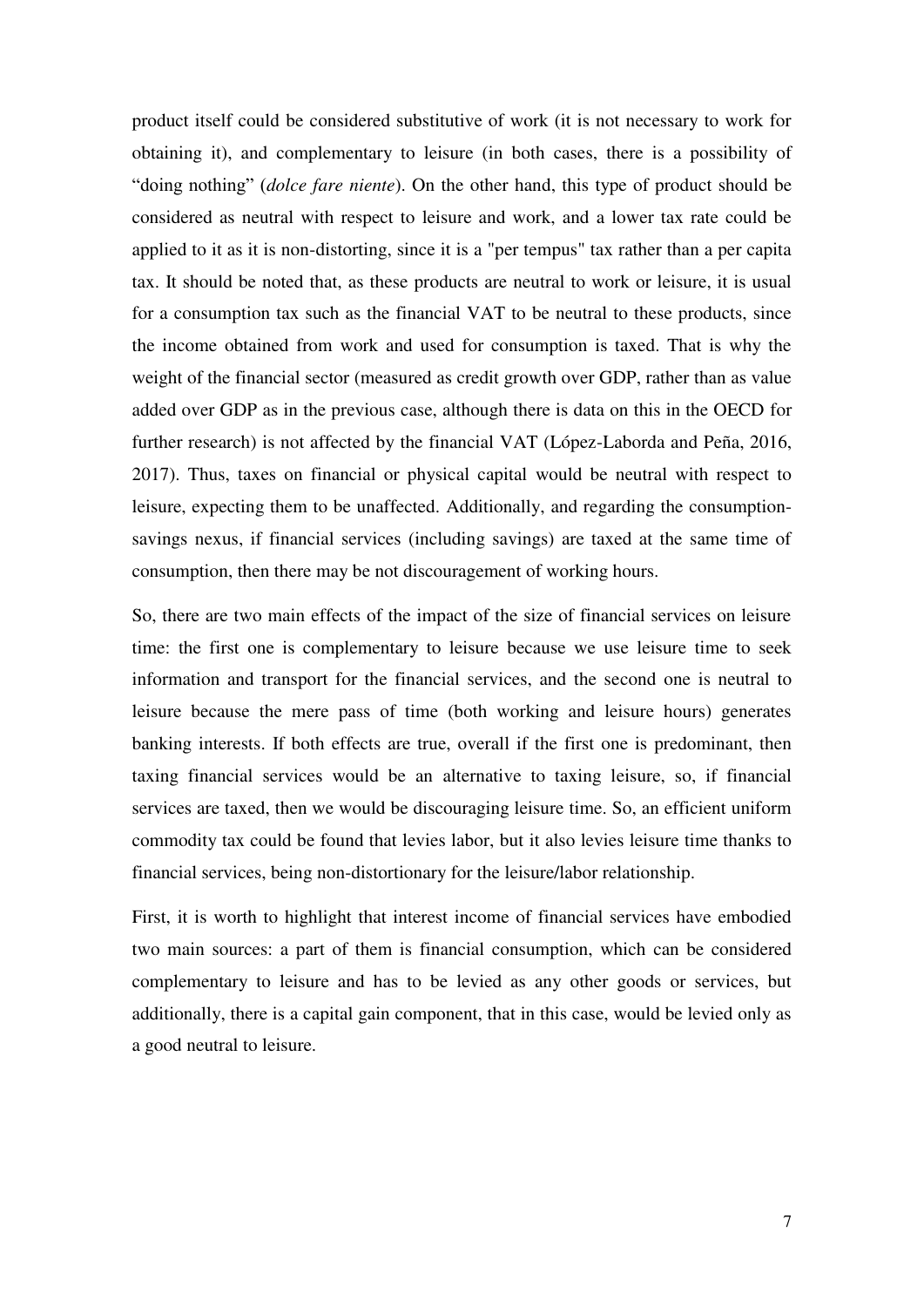### **4. A reduced model of general equilibrium**

In this section a general equilibrium model is developed for seeing the complementarities between financial services and leisure. We consider only two agents: consumers and banks. Consumers maximize their utility, which depends on leisure time and financial services amount, subject to the labor income that is fully spend in buying financial services (deposits and loans). So, the optimization program for the consumer is:

$$
\begin{aligned} \n\mathit{Max} \ \ U &= o^{\beta} f^{1-\beta} \\ \n\mathit{s.t.} \ \mathit{w}(1-o) &= (r-R) \, f \tag{4} \n\end{aligned} \tag{4}
$$

With  $0 < \alpha, \beta < 1$ . The optimization program of the bank consists on maximizing the profits, which are equal to the income minus expenses, that is, the loans income minus the deposit income and wages. This is subject to the production function of financial services that is a function of labor:

$$
\underset{1-o,f}{Max} \Pi = (r - R)f - w(1 - o)
$$
\n
$$
s.t.:(1 - o)^{\alpha} = f
$$
\n
$$
(5)
$$

The first order conditions for the consumer are:

$$
Max L = o^{\beta} f^{1-\beta} - \lambda_c \left( w(1-o) - (r-R)f \right)
$$
  
\n
$$
\frac{\partial L}{\partial o} = \beta o^{\beta-1} f^{1-\beta} + \lambda_c w = 0 \Rightarrow -\lambda_c = \frac{\beta o^{\beta-1} f^{1-\beta}}{w}
$$
  
\n
$$
\frac{\partial L}{\partial f} = (1-\beta) o^{\beta} f^{-\beta} + \lambda_c (r-R) = 0 \Rightarrow -\lambda_c = \frac{(1-\beta) o^{\beta} f^{-\beta}}{(r-R)}
$$
\n(6)

So, the condition of equilibrium for the consumer is:

$$
w = \frac{\beta(r - R)f}{(1 - \beta)\sigma} \tag{7}
$$

The first order conditions for the banks are: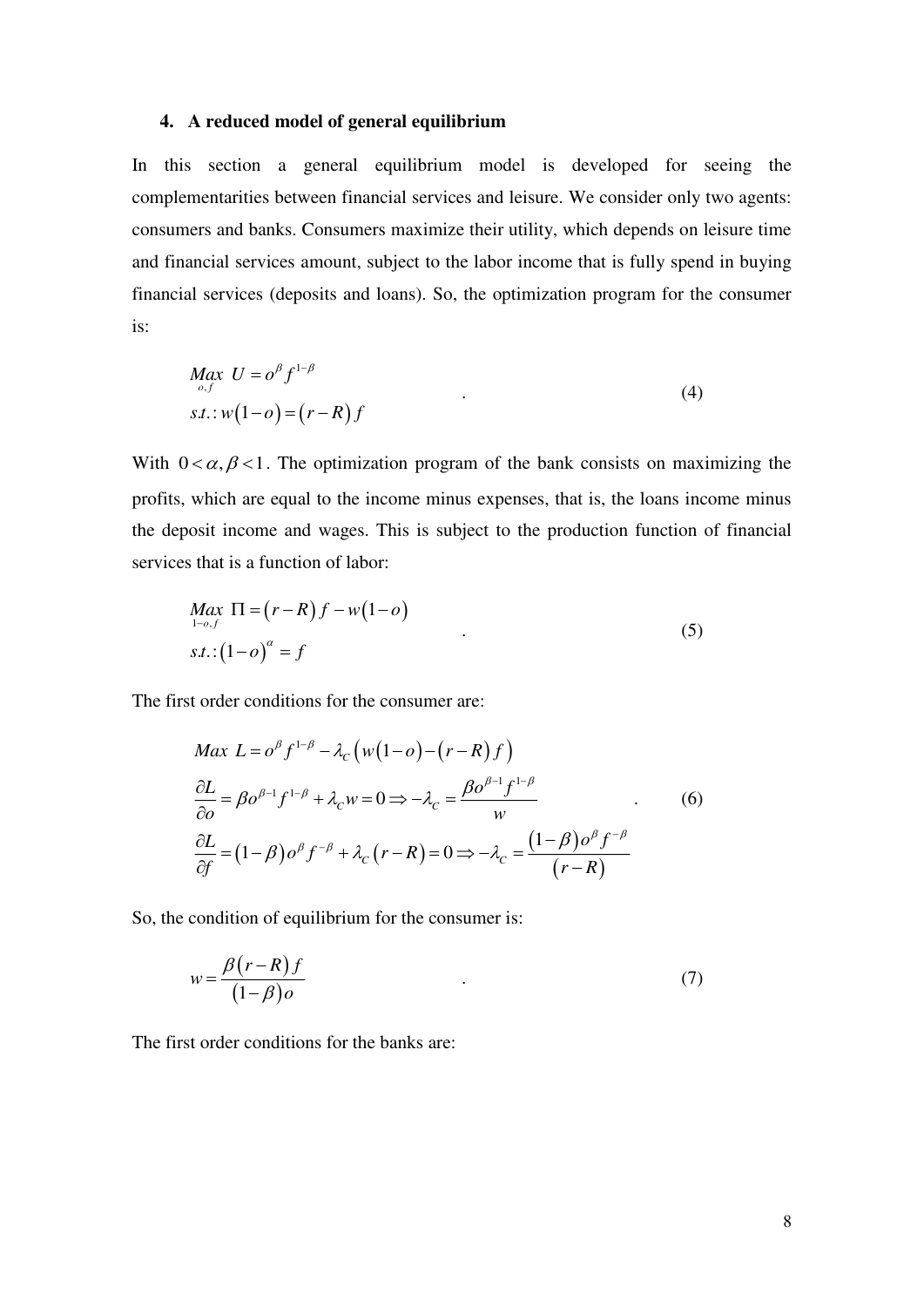$$
Max L = (r - R) f - w(1 - o) - \lambda_B \left( f - (1 - o)^{\alpha} \right)
$$
  
\n
$$
\frac{\partial L}{\partial (1 - o)} = -w - \lambda_B \alpha (1 - o)^{\alpha - 1} = 0 \Rightarrow -\lambda_C = \frac{w}{\alpha (1 - o)^{\alpha - 1}} \quad .
$$
\n(8)  
\n
$$
\frac{\partial L}{\partial f} = (r - R) - \lambda_B = 0 \Rightarrow -\lambda_C = r - R
$$

So, the condition of equilibrium for the consumer is:

$$
w = \alpha (r - R)(1 - o)^{\alpha - 1} \tag{9}
$$

Clearing the markets with the wages from equations (7) and (9), it leads to the following function of financial services:

$$
f = \frac{\left(1 - \beta\right) o \left(1 - o\right)^{\alpha - 1} \alpha}{\beta} \tag{10}
$$

For observing the relationship between financial services and leisure, the next derivative is performed:

$$
\frac{\partial f}{\partial o} = \frac{\left(1-\beta\right)\left(1-o\right)^{\alpha-1}\alpha}{\beta} - \frac{\left(1-\beta\right)o\left(1-o\right)^{\alpha-2}\alpha\left(\alpha-1\right)}{\beta} > 0 \quad . \tag{11}
$$

Which is always positive because  $0 < \alpha < 1 \Rightarrow \alpha - 1 < 0$ . If a commodity tax is applied to the financial services, we have that:

$$
(1+\tau) f = F(o) \xrightarrow{\frac{\partial o}{\partial f} > 0} \frac{\partial o}{\partial \tau} = \frac{\partial o}{\partial f} \cdot \frac{\partial f}{\partial \tau} = \frac{\partial o}{\partial f} \cdot \left( \frac{-F(o)}{\left(1+\tau\right)^2} \right) < 0 \tag{12}
$$

Therefore, the taxation of financial services also reduces the leisure time, not only the amount of financial services.

#### **5. Empirical strategy and data**

In the following sections the empirical exercise is performed to check whether and what theoretical (descriptive and analytical) expectations are confirmed. The econometric methodology is a simple OLS regression because it is used a cross-sectional sample of 30 OECD countries for the year 2018, the latest available year in the data of time-use of the OECD. The dependent variables are those regarding the time employed on labor and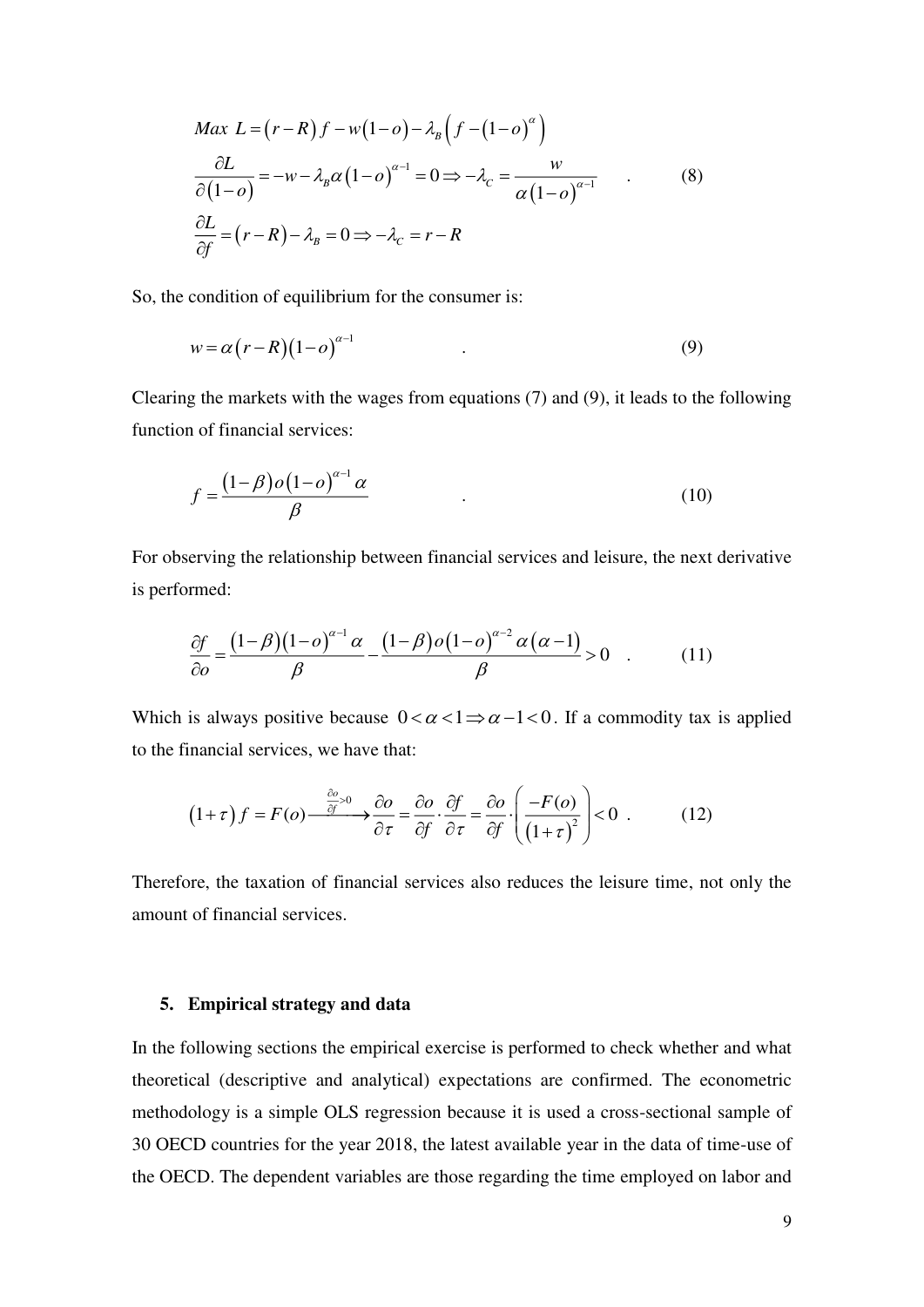leisure: the variable leisure is, according to the OECD source, "time spent socialising; attending cultural, entertainment and sports events; in hobbies, games and other pastime activities; participating in sports and outdoor activities; using mass media; performing other leisure activities". The variable *totalleisure* includes leisure time but also unpaid work, personal care and also other leisure time as going to the religious services. The variable *woleisure* is the leisure time for women and *menleisure* the same but for men. The "time spent in paid work or learning activities includes: paid work (all jobs); job search; attendance of classes at all levels of instruction (pre-primary, primary, secondary, technical and vocational, higher education, extra or make up classes); research/homework; travel to and from work/study; other paid work or study-related activities" is the variable *paidwork*. For the explanatory variables some fiscal, commercial and financial variables have been included. Concretely, the variable *ftaxrate* is the tax rate applied to indirect taxation of financial services, *fvat* is the binary dummy that takes the value "1" if the exemption of financial services on VAT has been eliminated or "0" otherwise. The variable *septax* is also a dummy variable and takes the value "1" if there is an indirect taxation of financial services by taxes different than VAT and "0" in another case. These three variables are taken from López-Laborda and Peña (2021). A variable collecting the size of the financial sector over the economy is collected by *fssize*, which is the credit supply as percentage of GDP, taken from the World Bank database. The variable *rhoc* uses an adaptation of the second expression of equation (3) where exports are IR and imports IP, from the World Bank database, whilst delta employs the first expression of the same equation but considering interest incomes and expenses as IR and IP, respectively, from the OECD database.

So, the data employed for this exercise is the OECD database for the dependent variables regarding leisure and work hours and the World Bank and OECD databases and López-Laborda and Peña (2021). The data sample is summarized in Table 1 and in Table 2 the main descriptive statistics are provided.

The empirical strategy consists on assessing the impact of the explanatory variables on the dependent ones as follows. First, the individual impacts of each explanatory variable on each dependent variable (*leisure*, *totalleisure*, *woleisure* and *menleisure*) are performed. For the variable *paidwork* the analysis is only performed with the main key variable of interest, *delta*. Next, there is a multivariate explanation of the dependent variables by estimating OLS regressions with and without constant.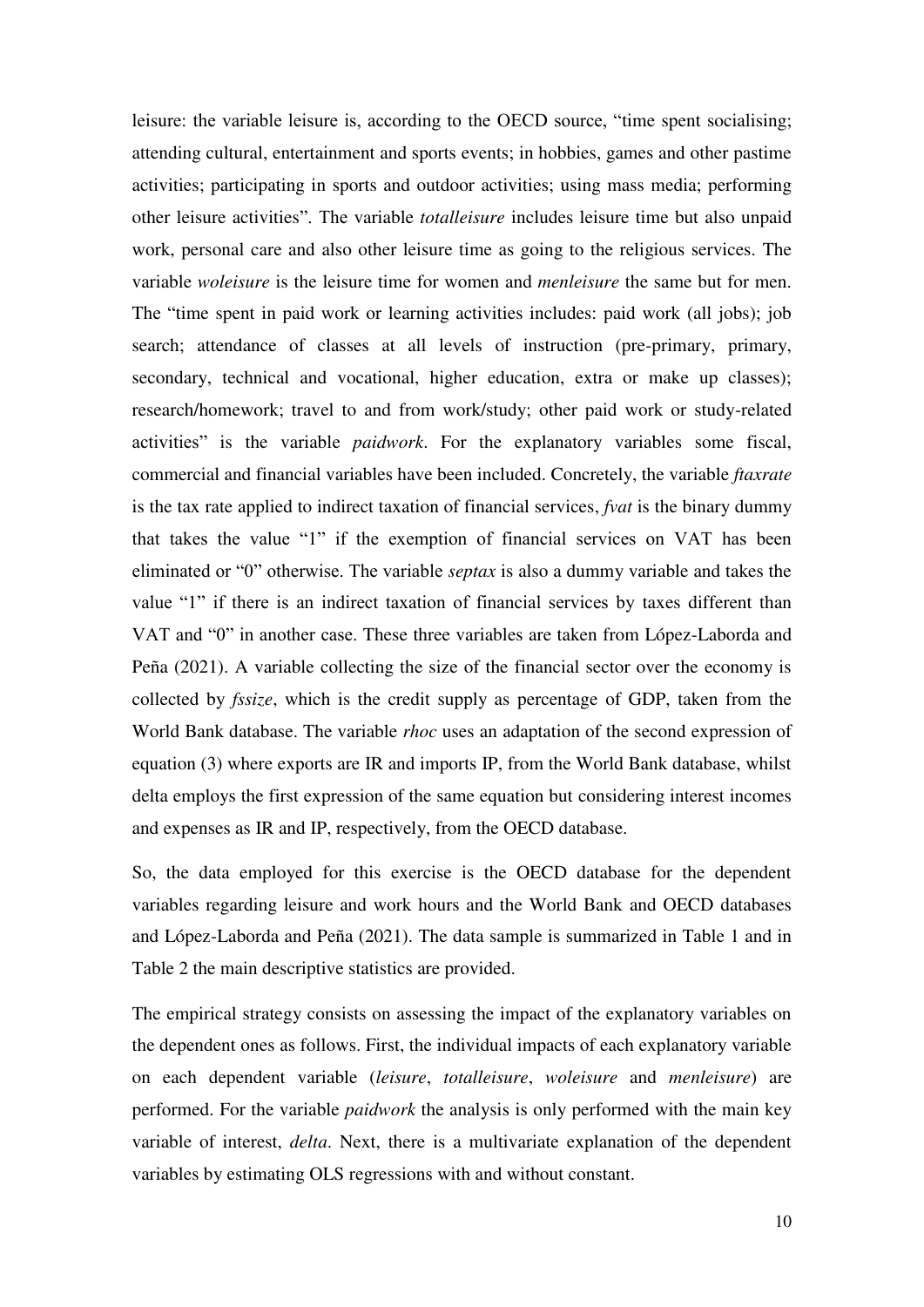#### **Table 1. Countries of the sample.**

| 30 OECD countries, 2018: latest year |         |            |                    |                      |  |  |  |  |  |
|--------------------------------------|---------|------------|--------------------|----------------------|--|--|--|--|--|
| Australia                            | Finland | Italy      | Mexico             | Slovenia             |  |  |  |  |  |
| Austria                              | France  | Japan      | <b>Netherlands</b> | Spain                |  |  |  |  |  |
| Belgium                              | Germany | Korea      | New Zealand        | Sweden               |  |  |  |  |  |
| Canada                               | Greece  | Latvia     | Norway             | Turkey               |  |  |  |  |  |
| Denmark                              | Hungary | Lithuania  | Poland             | United Kingdom       |  |  |  |  |  |
| Estonia                              | Ireland | Luxembourg | Portugal           | <b>United States</b> |  |  |  |  |  |

### **Table 2. Main descriptive statistics.**

| Variable     | Obs | Mean         | Std. Dev. | Min         | Max       |
|--------------|-----|--------------|-----------|-------------|-----------|
| leisure      | 30  | 295.9663     | 37.34203  | 171.9274    | 368.2433  |
| totalleisure | 30  | 1174.032     | 45.09986  | 1077.455    | 1263.291  |
| woleisure    | 30  | 274.8649     | 38.90846  | 159.1109    | 365.8482  |
| menleisure   | 30  | 318.2754     | 37.77041  | 186.6022    | 375.3903  |
| paidwork     | 30  | 266.9597     | 45.27739  | 176.7091    | 362.6546  |
| ftaxrate     | 30  | 0.0585667    | 0.0906276 | 0           | 0.25      |
| fvat         | 30  | 0.3          | 0.4660916 | $\theta$    |           |
| septax       | 30  | 0.1          | 0.3051286 | $\theta$    |           |
| fssize       | 29  | 95.69212     | 46.80773  | 33.4699     | 190.756   |
| rhoc         | 30  | $-0.0219739$ | 0.1054383 | $-0.245008$ | 0.254591  |
| delta        | 22  | 0.4751846    | 0.0294855 | 0.379849    | 0.4984608 |

### **6. Empirical results and discussion**

This section provides the results of the regressions obtained by applying the previous methodology and discusses their implications. The main results are provided in Table 3, and are more in detail in the Tables 4-7 of the Appendix.

In Tables 4-7 the results for the univariate OLS model and the multivariate ones with and without constant are provided for the following dependent variables: *leisure*, *totalleisure*, *woleisure* and *menleisure*, respectively for each table. There are eight models in each table, from I to VI the univariates estimated respect to each explanatory variable, models VII uses multivariate models with constant and models VIII show models without it. Models from Tables 4 to 7 are denoted with the final letter *a-d*. The main results are shown in Table 3, which correspond with the models *VIIa-VIId*.

The results of the models shown in the Appendix are mainly robust with and without constant when they are multivariate, but in the univariate models, all of them with constant, there is only a very strongly robust explanatory variable: *delta*, which is positively related with high statistical and economic significance in all the models.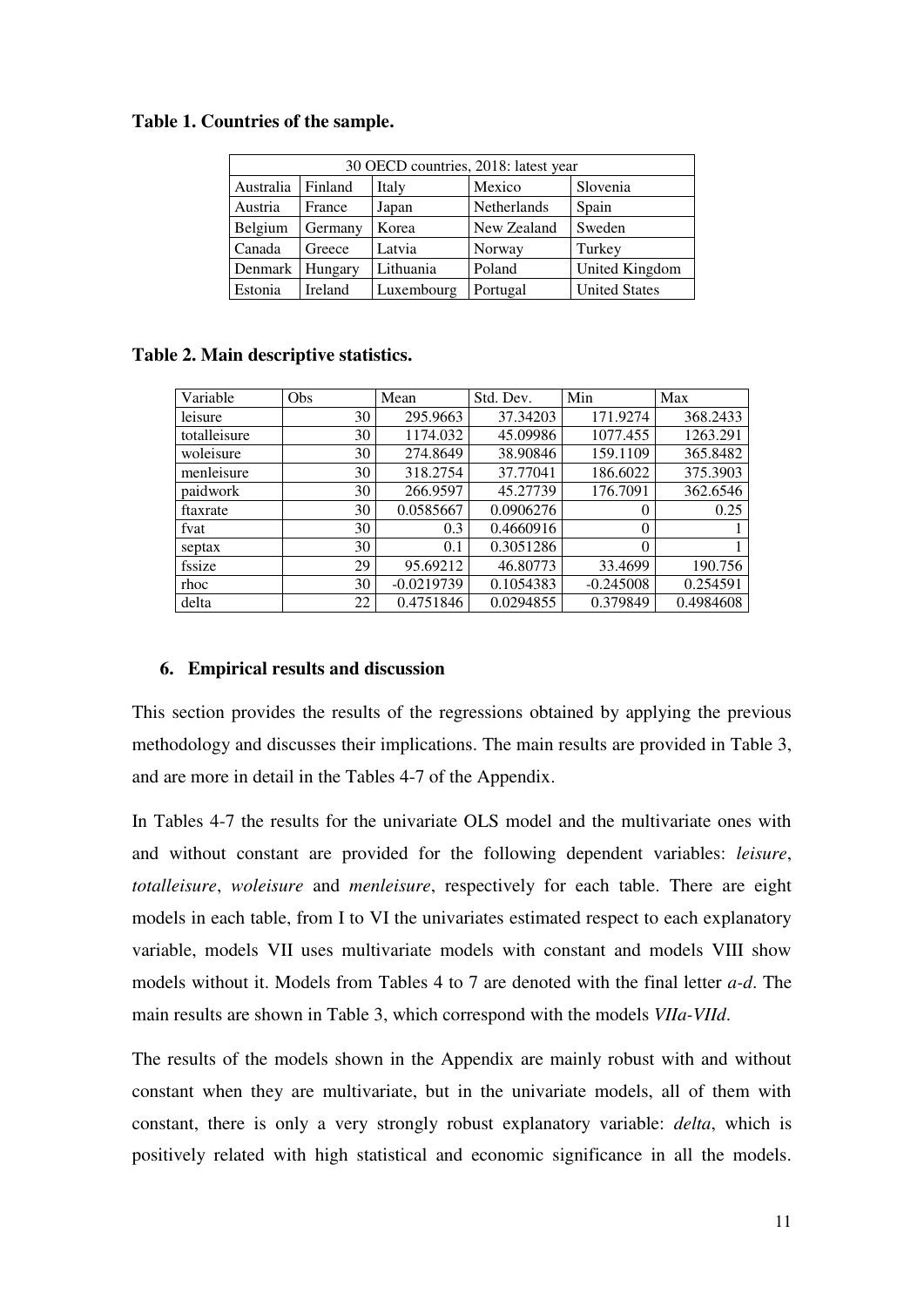Additionally, there is another explanatory variable that is also statistical and economic significative at least once in the univariate models: it is *fssize*, in the IVc model of Table 6 when woleisure is the dependent variable. This suggests that leisure is positively associated with the size of the financial sector, not only with the used alternative of financial indicator, which is a robustness of the positive relationship between leisure and finance. Furthermore, the coefficient in the univariate OLS estimation of delta impacting paidwork with constant reaches -886.9 and a p-value of 0.009 and an adjusted  $R<sup>2</sup>$  of 0.2598. This means that, at the same time finance could be considered a complement of leisure, it may also be interpreted as a substitute of labor. This relationship is also kept for both men and women, but overall for men, where the adjusted R2 is 0.2783, almost three times higher than with women, and the significance reaches 0.007, while it is of 0.076 for women.

| Dependent  | Model VIIa | Model VIIb   | Model VIIc  | Model VIId |
|------------|------------|--------------|-------------|------------|
| variable:  | leisure    | totalleisure | woleisure   | menleisure |
| ftaxrate   | 148.068    | 149.091      | 154.035     | 152.629    |
| p-value    | 0.264      | 0.428        | 0.185       | 0.321      |
| fvat       | $-46.533*$ | $-44.572$    | $-41.702*$  | $-51.684$  |
| p-value    | 0.099      | 0.258        | 0.089       | 0.114      |
| septax     | $-42.837$  | $-1.035$     | $-51.638**$ | $-34.341$  |
| p-value    | 0.125      | 0.978        | 0.040       | 0.281      |
| fssize     | $0.358*$   | $-0.092$     | $0.533***$  | 0.179      |
| p-value    | 0.074      | 0.734        | 0.005       | 0.421      |
| rhoc       | 135.426    | $-74.404$    | 183.068**   | 87.054     |
| p-value    | 0.141      | 0.560        | 0.029       | 0.404      |
| delta      | 686.679**  | 841.797**    | 686.631**   | 671.701*   |
| p-value    | 0.024      | 0.048        | 0.011       | 0.052      |
| Constant   | $-49.854$  | 791.127      | $-88.594$   | $-3.465$   |
| p-value    | 0.713      | 0.001        | 0.455       | 0.982      |
| R squared  | 0.500      | 0.327        | 0.629       | 0.381      |
| Adj. R Sq. | 0.285      | 0.038        | 0.470       | 0.116      |

**Table 3. Main empirical results.** 

Note: significance below 1% (\*\*\*), 1-5% (\*\*), 5-10%(\*) and in **bold**.

The most interesting results are provided in Table 3, where there is again a strongly robust association between *delta* and the dependent variables, in addition to a robust significant effect of the size of the financial sector, taking into account the univariate models. Furthemore, the presence of financial VAT (*fvat*) is significatively related with leisure in general, but concretely for women in particular. In fact, women, rather than men, present a higher sensibility of taxes, finance and commerce on leisure, with two additional statistical significant relationships: the presence of indirect financial taxes separated from VAT, *septax*, and the indicator of trading, *rhoc*, with negative and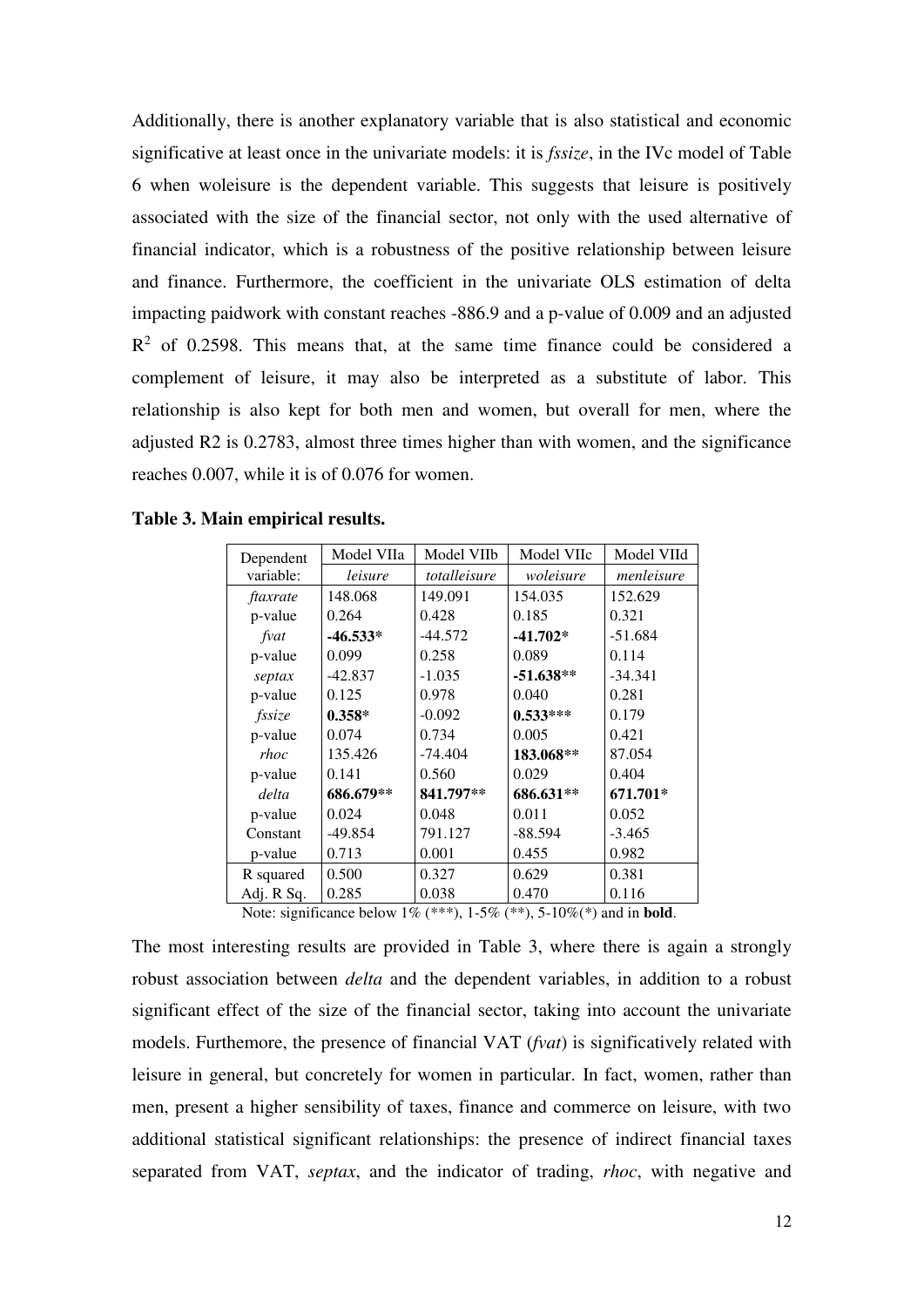positive impacts, respectively. When total leisure time is considered or if only men are taken into account, only delta maintains with statistical significance.

So, the theoretical discussion of Section 3 is confirmed according to Section 4, finance may be considered a complement of leisure. Therefore, it is true that, when a financial service is bought, a trip in non-working hours has to be made, in addition to the seeking and understanding costs which are performed in part of the leisure time. Taxing financial sector by eliminating the exemption of financial services under VAT, for instance, may induce to a reduction on leisure time.

These results are in line with Hek (2006), who also considers that taxation of capital income can increase the total non-leisure time, and as this paper finds, it may be more pronounced on women. The reason for why women may be more sensitive to finance in their leisure-work time allocation may be because women have traditionally been those who, in general, have mainly stopped to work in a couple if the circumstances allowed it. So, in this case, if in a couple there is a new source of capital income, the first that traditionally would consider to leave the job would be the women. Other authors, as previously pointed, also highlight differences between men and women regarding leisure, as Mocan (2019) who obtains that leisure culture only influences on women, not on men.

Regarding the price of leisure, finance may be considered a complement of leisure as well as the preferences of time, the pure interest, may be considered also a price of leisure. First, the relationship between the pure interest and the indicator employer in the estimation, the pure interest as a proportion of total interest is as follows:

$$
\frac{\partial \delta}{\partial \varepsilon} = \frac{-\varepsilon}{\left(R + IP\right)^2} < 0 \tag{13}
$$

Which is negatively related, because there is a negative sign before a fraction of positive elements, considering traditional non-negative interests. So, time preferences are the price of money and finance but can also be the price of leisure time. This can lead to potential further research for estimating the remuneration of unpaid work and other kinds of subsidies.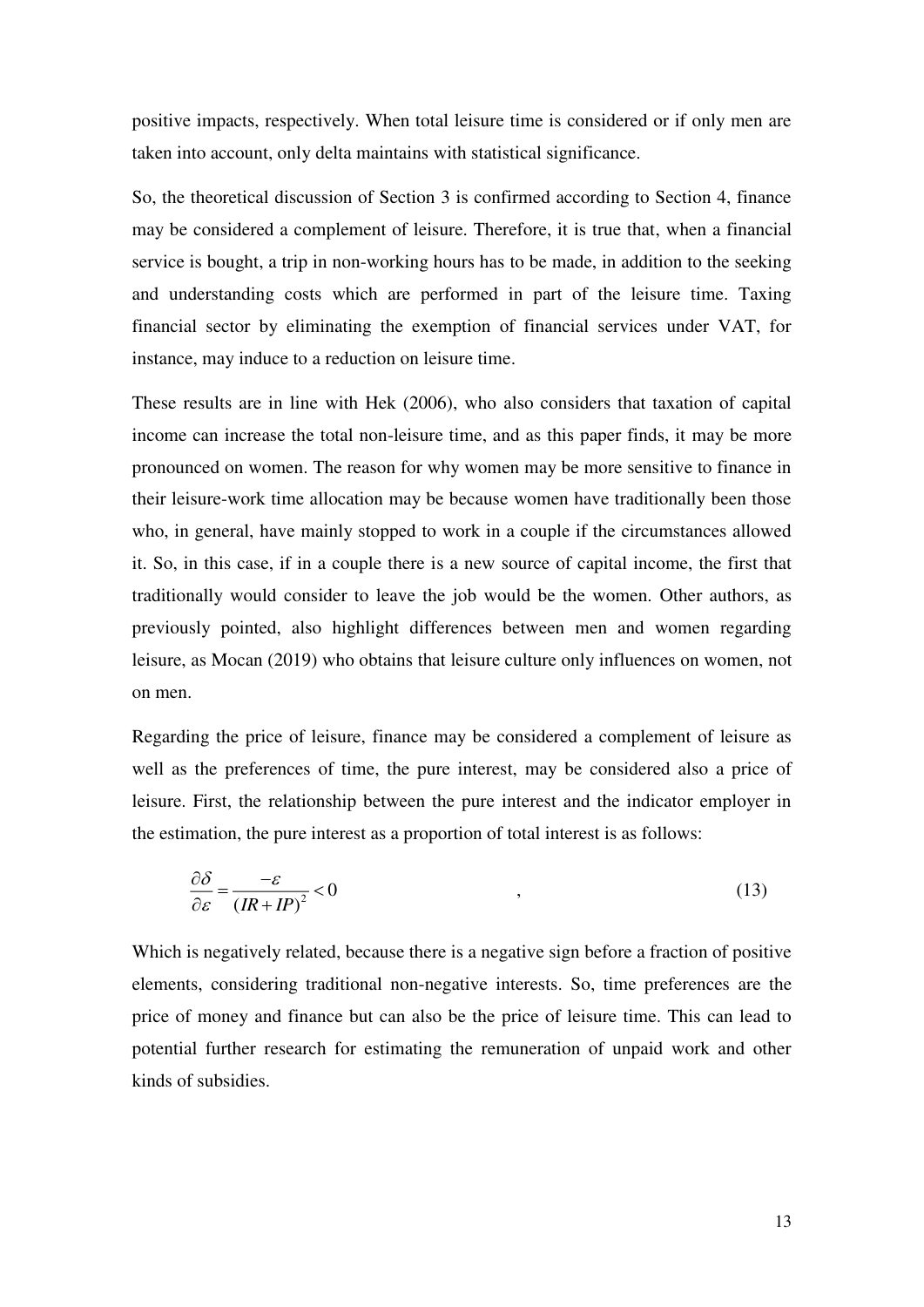#### **7. Concluding remarks**

There is a trade-off between work and leisure. According to Gratton and Taylor (2004), the fact that at the beginning of the twenty-first century there would be a trouble of having leisure time in excess was a wide-spread thought by many academicians and economists. The logic was that leisure is a normal demand good and rises with increases of income, in addition to the production processes that were substituting labor by technology in the early 1980's, like nowadays. However, in most developing countries, workers have faced with less leisure time, in contrast to preferring to reduce some income in order to increase leisure time. So, there is a puzzle of how to manage time in order to be flexible in the labor-leisure allocation.

Up to our knowledge, this paper is the first one in analyzing financial services as complementary of leisure time, helping to solve the aforementioned puzzle with public policies based on taxes. Initially, a discussion regarding the potential complementarity or neutrality of these services with leisure is analyzed, and after that, a reduced model of general equilibrium is performed to show their complementarity. The complementarity view considers that leisure time is spend in seeking for financial services, and making a trip for going to banking branch or time spent in understanding the financial culture or for choosing the best financial product among their variety and complexity.

The neutrality approach only considers the capital income, not the value added, and this may be considered to obtain earnings by the mere pass of time, unworthily of spending working or leisure hours, because income interests only depends on pure time. This is the reason why time preferences are proposed as possible price of leisure time, not only of money. Finally, there is a suggestion stating that taxing financial services, according to the complementarity view, may also reduce or discourage leisure time. So, there is a potential versatility of leisure time and the calculation of remuneration for, e.g., unpaid work spent in leisure time.

The empirical section provides evidence that confirms the sensibility of leisure time to financial variables as the size of the financial sector or the proposed indicator of financial performance. In addition, this sensibility is even higher in women, where there is also a sensibility to the presence of indirect taxes on financial services and commercial variables. The elimination of the exemption of financial services on VAT and the presence of indirect taxes different form VAT on these services discourages the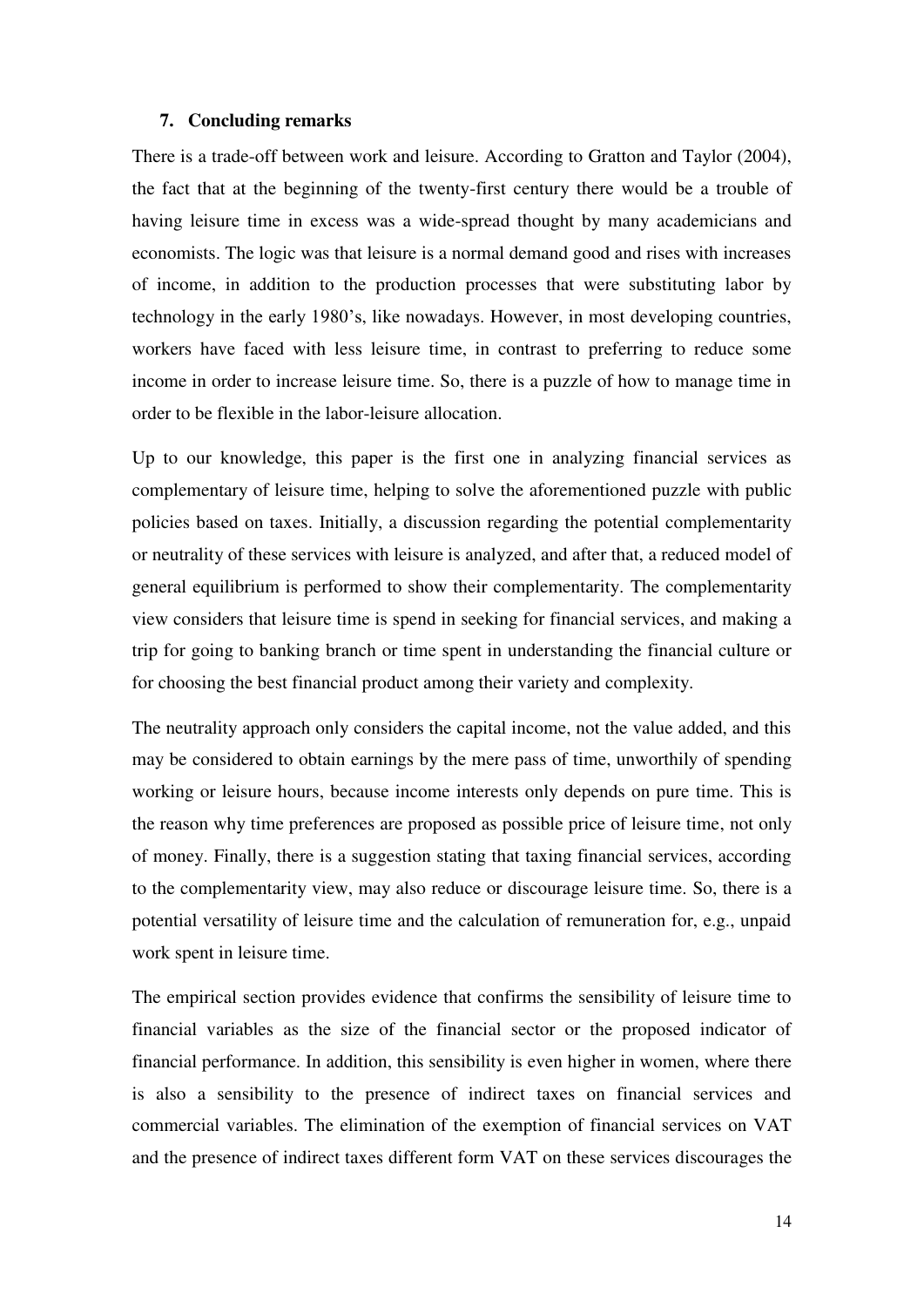leisure hours spent by women in a statistical significant way. This opens the doors to further research regarding the optimality of taxing financial services for offsetting other distortionary taxes as general VAT, where the latter may discourage work respect to leisure.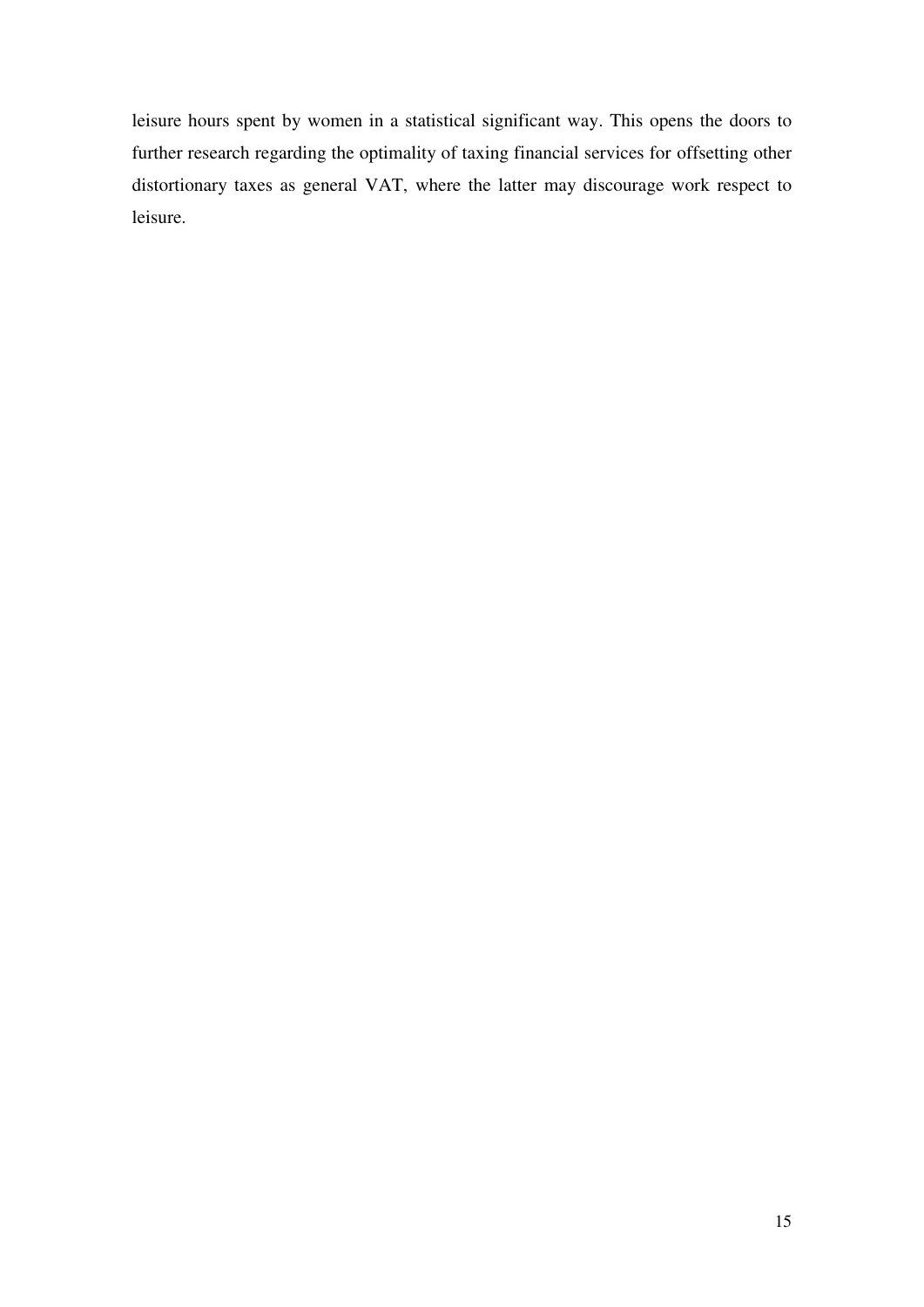# **APPENDIX: additional empirical results**

| Dependent  | Model     | Model      | Model    | Model      |          | Model   | Model     | Model     |
|------------|-----------|------------|----------|------------|----------|---------|-----------|-----------|
| variable:  | Ia        | <b>IIa</b> | Шa       | <b>IVa</b> | Model Va | VIa     | VIIa      | VIIIa     |
| leisure    | Coeff.    | Coeff.     | Coeff.   | Coeff.     | Coeff.   | Coeff.  | Coeff.    | Coeff.    |
| ftaxrate   | $-17.730$ |            |          |            |          |         | 148.068   | 150.536   |
| p-value    | 0.821     |            |          |            |          |         | 0.264     | 0.241     |
| fvat       |           | $-15.604$  |          |            |          |         | $-46.533$ | -45.882   |
| p-value    |           | 0.302      |          |            |          |         | 0.099     | 0.092     |
| septax     |           |            | 8.320    |            |          |         | $-42.837$ | $-42.101$ |
| p-value    |           |            | 0.721    |            |          |         | 0.125     | 0.118     |
| fssize     |           |            |          | 0.179      |          |         | 0.358     | 0.335     |
| p-value    |           |            |          | 0.248      |          |         | 0.074     | 0.067     |
| rhoc       |           |            |          |            | 70.702   |         | 135.426   | 139.386   |
| p-value    |           |            |          |            | 0.290    |         | 0.141     | 0.116     |
| delta      |           |            |          |            |          | 556.476 | 686.679   | 586.111   |
| p-value    |           |            |          |            |          | 0.047   | 0.024     | 0.000     |
| Constant   | 297.005   | 300.648    | 295.134  | 279.417    | 297.520  | 36.829  | $-49.854$ |           |
| p-value    | 0.000     | 0.000      | 0.000    | 0.000      | 0.000    | 0.000   | 0.713     |           |
| R squared  | 0.002     | 0.038      | 0.005    | 0.049      | 0.040    | 0.183   | 0.500     | 0.992     |
| Adj. R Sq. | $-0.034$  | 0.004      | $-0.031$ | 0.014      | 0.006    | 0.142   | 0.285     | 0.989     |

# **Table 4. Results for** *leisure* **as dependent variable.**

|  | Table 5. Results for <i>totalleisure</i> as dependent variable. |  |  |
|--|-----------------------------------------------------------------|--|--|
|  |                                                                 |  |  |

| Dependent   |              | Model    | Model    | Model      | Model    | Model   | Model     | Model        |
|-------------|--------------|----------|----------|------------|----------|---------|-----------|--------------|
| variable:   | Model Ib     | IIb      | IIIb     | <b>IVb</b> | Vb       | VIb     | VIIb      | <b>VIIIb</b> |
| totalleisur |              |          |          |            |          |         |           |              |
| e           | Coeff.       | Coeff.   | Coeff.   | Coeff.     | Coeff.   | Coeff.  | Coeff.    | Coeff.       |
| ftaxrate    | 41.352       |          |          |            |          |         | 149.091   | 109.939      |
| p-value     | 0.662        |          |          |            |          |         | 0.428     | 0.682        |
| fvat        |              | $-4.453$ |          |            |          |         | $-44.572$ | $-54.907$    |
| p-value     |              | 0.809    |          |            |          |         | 0.258     | 0.329        |
| septax      |              |          | 19.231   |            |          |         | $-1.035$  | $-12.708$    |
| p-value     |              |          | 0.493    |            |          |         | 0.978     | 0.818        |
| fssize      |              |          |          | $-0.024$   |          |         | $-0.092$  | 0.276        |
| p-value     |              |          |          | 0.897      |          |         | 0.734     | 0.457        |
| rhoc        |              |          |          |            | 34.519   |         | $-74.404$ | -137.236     |
| p-value     |              |          |          |            | 0.672    |         | 0.560     | 0.454        |
| delta       |              |          |          |            |          | 788.514 | 841.797   | 2437.703     |
| p-value     |              |          |          |            |          | 0.022   | 0.048     | 0.000        |
|             | 1171.61      | 1175.36  |          |            |          |         |           |              |
| Constant    | $\mathbf{1}$ | 8        | 1172.109 | 1177.683   | 1174.791 | 800.456 | 791.127   |              |
| p-value     | 0.000        | 0.000    | 0.000    | 0.000      | 0.000    | 0.000   | 0.001     |              |
| R squared   | 0.007        | 0.002    | 0.017    | 0.001      | 0.007    | 0.236   | 0.327     | 0.998        |
| Adj. R Sq.  | $-0.029$     | $-0.034$ | $-0.018$ | $-0.036$   | $-0.029$ | 0.198   | 0.038     | 0.997        |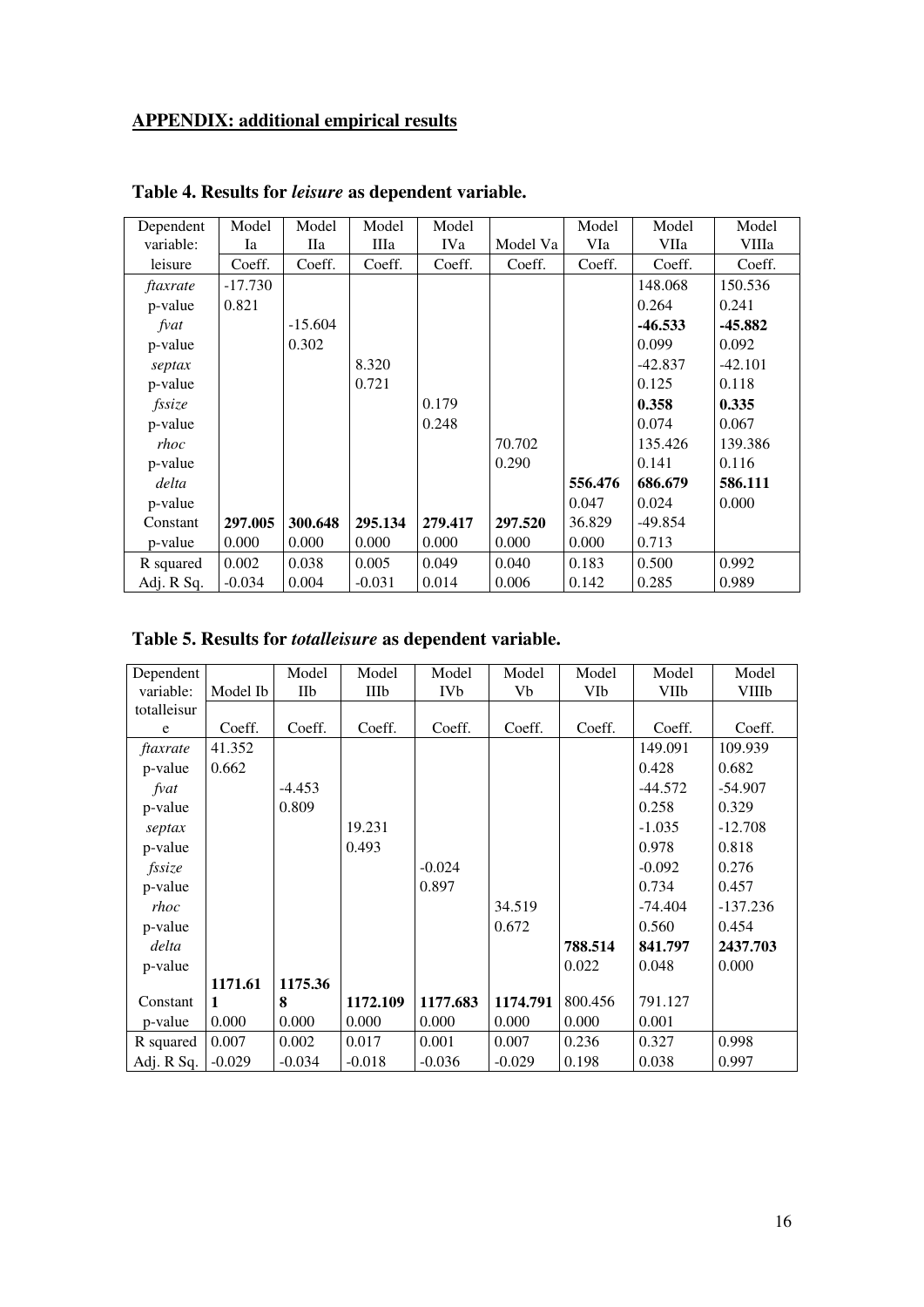| Dependent<br>variable: | Model<br>Ic | Model<br>$\rm_{\rm IIC}$ | Model<br><b>III</b> c | Model<br><b>IVc</b> | Model<br>Vc | Model<br>VIc | Model<br><b>VIIc</b> | Model<br><b>VIIIc</b> |
|------------------------|-------------|--------------------------|-----------------------|---------------------|-------------|--------------|----------------------|-----------------------|
| woleisure              | Coeff.      | Coeff.                   | Coeff.                | Coeff.              | Coeff.      | Coeff.       | Coeff.               | Coeff.                |
| ftaxrate               | $-13.294$   |                          |                       |                     |             |              | 154.035              | 158.419               |
| p-value                | 0.871       |                          |                       |                     |             |              | 0.185                | 0.166                 |
| fvat                   |             | $-12.868$                |                       |                     |             |              | $-41.702$            | $-40.544$             |
| p-value                |             | 0.416                    |                       |                     |             |              | 0.089                | 0.092                 |
| septax                 |             |                          | 7.375                 |                     |             |              | $-51.638$            | $-50.331$             |
| p-value                |             |                          | 0.761                 |                     |             |              | 0.040                | 0.040                 |
| fssize                 |             |                          |                       | 0.282               |             |              | 0.533                | 0.491                 |
| p-value                |             |                          |                       | 0.076               |             |              | 0.005                | 0.005                 |
| rhoc                   |             |                          |                       |                     | 94.604      |              | 183.068              | 190.104               |
| p-value                |             |                          |                       |                     | 0.171       |              | 0.029                | 0.021                 |
| delta                  |             |                          |                       |                     |             | 530.876      | 686.631              | 507.914               |
| p-value                |             |                          |                       |                     |             | 0.062        | 0.011                | 0.000                 |
| Constant               | 275.644     | 278.725                  | 274.127               | 248.403             | 276.944     | 29.102       | -88.594              |                       |
| p-value                | 0.000       | 0.000                    | 0.000                 | 0.000               | 0.000       | 0.822        | 0.455                |                       |
| R squared              | 0.001       | 0.024                    | 0.003                 | 0.112               | 0.066       | 0.164        | 0.629                | 0.993                 |
| Adj. R Sq.             | $-0.035$    | $-0.011$                 | $-0.032$              | 0.079               | 0.032       | 0.122        | 0.470                | 0.990                 |

**Table 6. Results for** *woleisure* **as dependent variable.** 

| Table 6. Results for <i>menleisure</i> as dependent variable. |  |  |  |  |  |  |  |
|---------------------------------------------------------------|--|--|--|--|--|--|--|
|---------------------------------------------------------------|--|--|--|--|--|--|--|

| Dependent<br>variable: | Model<br>Id | Model<br>Пd | Model<br>IIId | Model<br><b>IVd</b> | Model<br>Vd | Model<br>VId | Model<br>VIId | Model<br>VIIId |
|------------------------|-------------|-------------|---------------|---------------------|-------------|--------------|---------------|----------------|
| menleisure             | Coeff.      | Coeff.      | Coeff.        | Coeff.              | Coeff.      | Coeff.       | Coeff.        | Coeff.         |
| ftaxrate               | $-15.321$   |             |               |                     |             |              | 152.629       | 152.800        |
| p-value                | 0.847       |             |               |                     |             |              | 0.321         | 0.302          |
| fvat                   |             | $-17.252$   |               |                     |             |              | $-51.684$     | $-51.638$      |
| p-value                |             | 0.259       |               |                     |             |              | 0.114         | 0.101          |
| septax                 |             |             | 8.615         |                     |             |              | $-34.341$     | -34.290        |
| p-value                |             |             | 0.715         |                     |             |              | 0.281         | 0.263          |
| fssize                 |             |             |               | 0.067               |             |              | 0.179         | 0.177          |
| p-value                |             |             |               | 0.673               |             |              | 0.421         | 0.381          |
| rhoc                   |             |             |               |                     | 43.086      |              | 87.054        | 87.329         |
| p-value                |             |             |               |                     | 0.527       |              | 0.404         | 0.382          |
| delta                  |             |             |               |                     |             | 577.021      | 671.701       | 664.711        |
| p-value                |             |             |               |                     |             | 0.050        | 0.052         | 0.000          |
|                        | 319.17      |             |               |                     |             |              |               |                |
| Constant               | 3           | 323.451     | 317.414       | 312.579             | 319.222     | 47.554       | $-3.465$      |                |
| p-value                | 0.000       | 0.000       | 0.000         | 0.000               | 0.000       | 0.722        | 0.982         |                |
| R squared              | 0.001       | 0.045       | 0.005         | 0.007               | 0.015       | 0.179        | 0.381         | 0.991          |
| Adj. R Sq.             | $-0.034$    | 0.011       | $-0.031$      | $-0.030$            | $-0.021$    | 0.138        | 0.116         | 0.987          |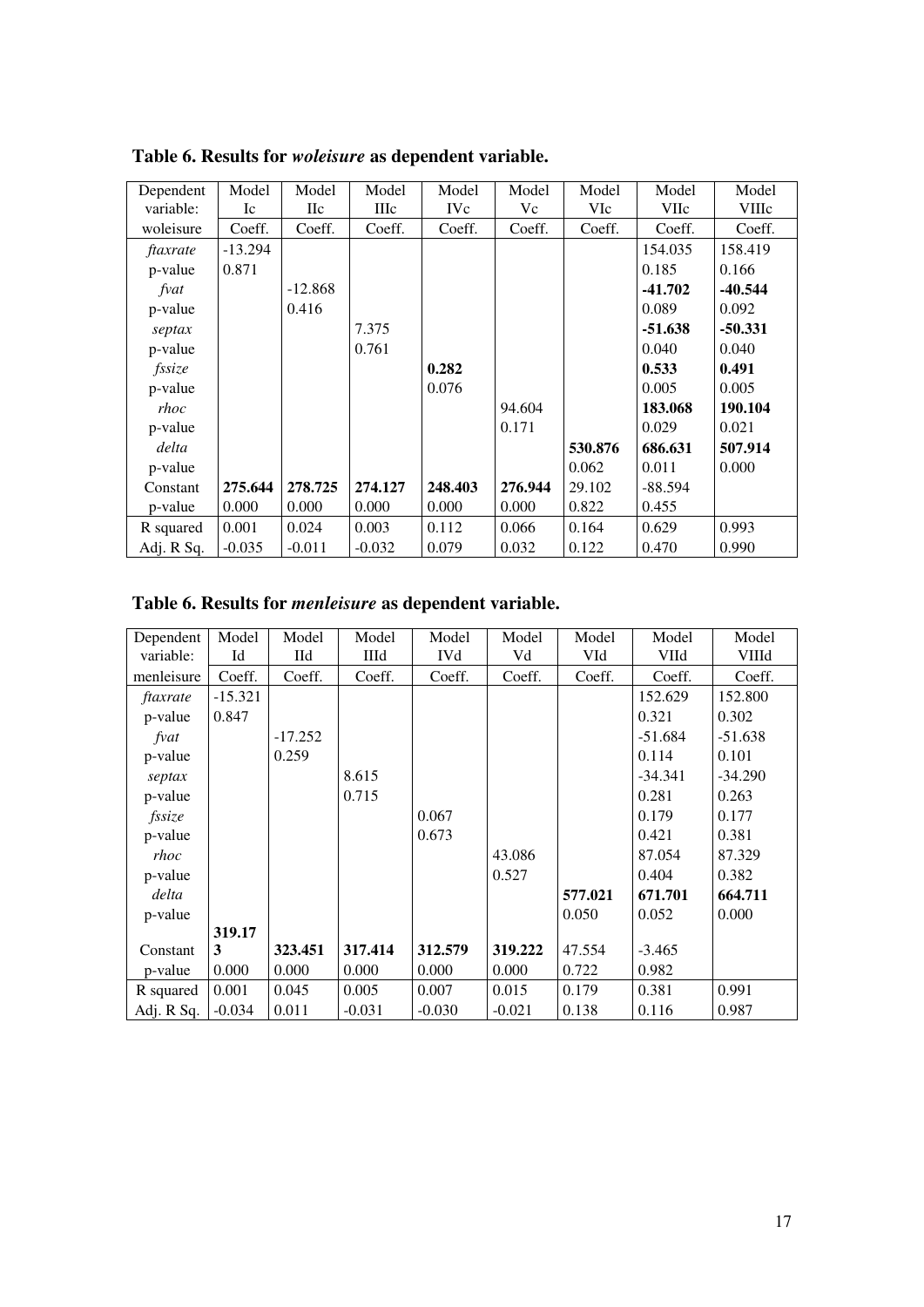#### **References**

- Alvarez, Y., Burbidge, J., Farrell, T., & Palmer, L. (1992): Optimal taxation in a lifecycle model. Canadian Journal of Economics, 111-122.
- Atkinson, A.B., Stiglitz, J.E. (1976): The design of the tax structure: Direct versus indirect taxation. Journal of Public Economics 6, 55–75.
- Becker, G.S. (1965): A theory of the allocation of time. Economic Journal 75, 493– 517.
- Boadway, R., & Gahvari, F. (2006): Optimal taxation with consumption time as a leisure or labor substitute. Journal of Public Economics, 90(10-11), 1851-1878.
- Gillman, M. (2020): The welfare cost of inflation with banking time. The BE Journal of Macroeconomics, 20(1).
- Gratton, C., & Taylor, P. (2004): The economics of work and leisure. In Work and leisure (pp. 99-120), Ed. by John T. Haworth and A. J. Veal Routledge: *Work and Leisure*, Routledge: Hove.
- Hek, P.A. (2006). On taxation in a two-sector endogenous growth model with endogenous labor supply. Journal of Economic Dynamics and Control, 30(4), 655-685.
- Heijdra, B. J., Heijnen, P., & Kindermann, F. (2015): Optimal pollution taxation and abatement when leisure and environmental quality are complements. De Economist, 163(1), 95-122.
- Kleven, H. J. (2004): Optimum taxation and the allocation of time. Journal of Public Economics, 88(3-4), 545-557.
- López-Laborda, J., & Peña, G. (2016): "Is Financial VAT Neutral to Financial Sector Size?" Economics Discussion Papers, No 2016-31: 1-27, Kiel Institute for the World Economy. (ISSN 1867-8009).
- López-Laborda, J. & Peña, G. (2017): "Does financial VAT affect the size of the financial sector?" Economics: The Open-Access, Open-Assessment E-Journal, 11(7): 1-28. http://dx.doi.org/10.5018/economics-ejournal.ja.2017-7 (ISSN: 1864-6042).
- López-Laborda, J., & Peña, G. (2018): "A New Method for Applying VAT to Financial Services". National Tax Journal, 71(1), 155-182.
- López-Laborda, J., & Peña, G. (2021): "Financial VAT may improve trade openness". Applied Economics (forthcoming).
- Mocan, N. (2019). Taxes and culture of leisure: Impact on labor supply in Europe. Journal of Comparative Economics, 47(3), 618-639.
- O'Brien, G. E. (1981): Leisure attributes and retirement satisfaction. Journal of Applied Psychology, 66(3), 371–384. [https://doi.org/10.1037/0021-9010.66.3.371.](https://doi.org/10.1037/0021-9010.66.3.371)
- Pena-López, A., Rungo, P., & Sánchez-Santos, J. M. (2021). Inequality and individuals' social networks: the other face of social capital. Cambridge Journal of Economics, 45(4), 675-694.